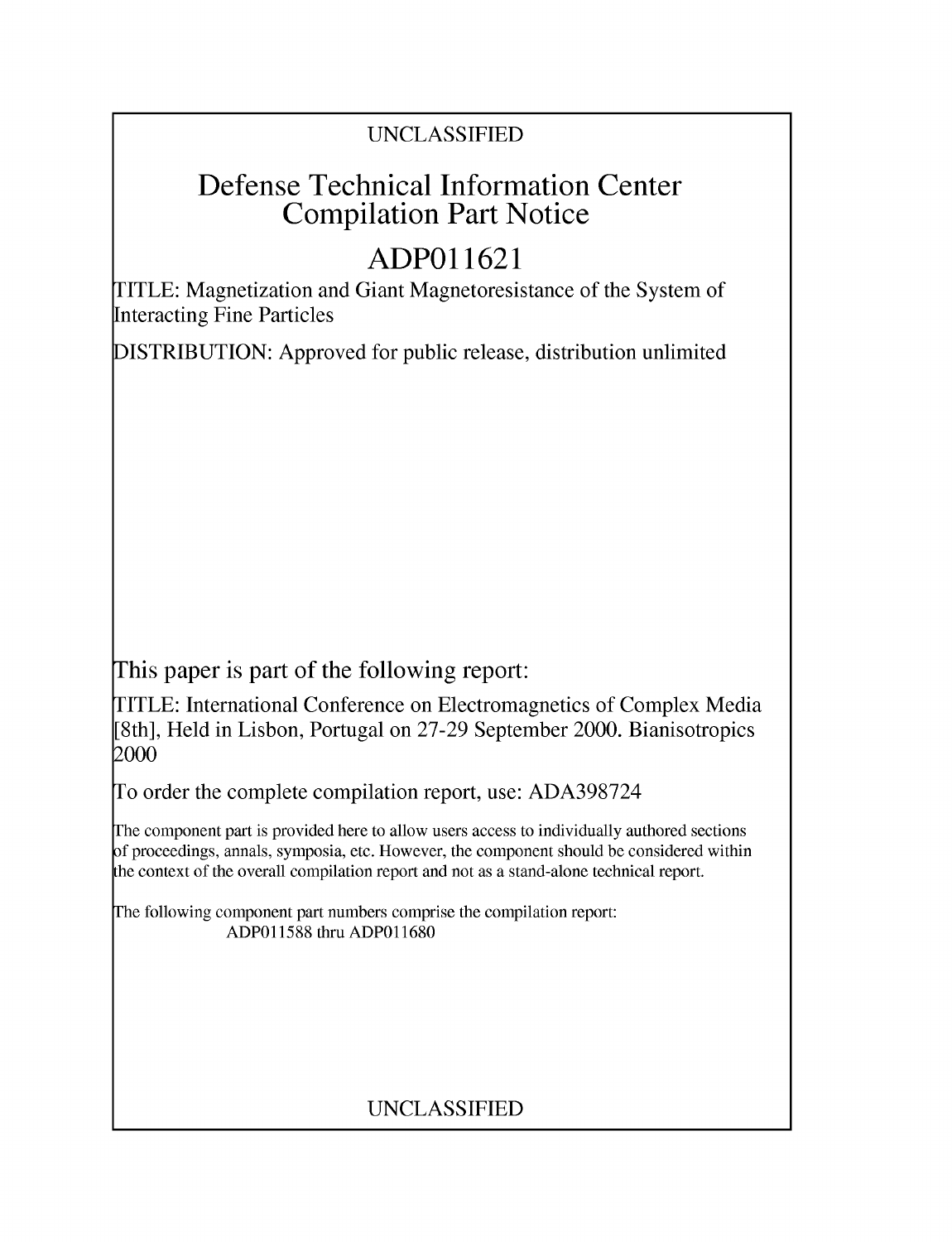# Magnetization and Giant Magnetoresistance of the System of Interacting Fine Particles

C. Xu', Z. Y. Li2,1 and I. **E.** Dikshtein<sup>3</sup>

**1** Department of Physics, Suzhou University, Suzhou, 215006, China

2 CCAST(World Laboratory), P.O.Box 8730, Beijing 100080, China

**3** Institute of Radioengineering and Electronics, Russian Academy of Sciences, 103907 Moscow, Russian Federation Fax: +7-095-2038414; email: diksh@mail.cplire.ru

#### Abstract

The magnetization and giant magnetoresistance (GMR) of nanosized magnetic particles embedded in a nonmagnetic metallic matrix are numerically investigated. By considering the classical dipolar interactions, we apply a Monte-Carlo simulation technique to calculate  $M$ vs  $H$ , GMR vs  $H$ , and GMR vs  $(M/M_s)$  with  $M$ , the average magnetization along the normal to the layer,  $M_s$ , the saturated magnetization, and H, the applied magnetic field. It is shown that the interfacial spin-dependent scattering of conductance electrons is dominant in GMR effect and the distance between the neighboring particles is an important parameter to obtain the GMR effect, while the size distribution only modify the shape of the curve of GMR versus H.

#### 1. Introduction

The discovery of the giant magnetoresistance (GMR) effect in inhomogeneous alloys of magnetic and nonmagnetic metals [1] has attracted a great deal of attention to these materials. They consist of nanosized particles or clusters (e.g., Co, Fe, Ni) embedded in a nonmagnetic metallic matrix (typically Cu, Ag). The magnetic transport properties of granular metals are concerned with the size and spatial distributions of the fine particles or clusters and the interaction between the particles. Previous works studied the dependence of GMR on the size distributions [2] and successfully explained some experimental results. The interactions between particles can have a dipolar, Ruderman-Kittel-Kasuya-Yosida (RKKY), or a superexchange character, depending on the magnetic properties of the matrix. Altbir et al. [3] found that the classical dipolar interactions are dominant in Co-Cu systems.

#### 2. Theory

In the present work we study the magnetization and GMR effect of the assembly of singledomain spherical ferromagnetic particles, Each particle is a saturated single domain and its magnetic moment  $\vec{\mu}_i$ , and the direction of its uniaxial anisotropy axis is random in space. The particles are placed in a square array consisting of  $12 \times 12$  cells. The diameter of the particle i is  $d_i$  and the distance between two neighboring particles is  $r_0$ . After considering the classical dipolar interaction and crystalline anisotropy energy, the total energy of the system for a given configuration  $\{\vec{\mu}_i\}$  of the magnetic moments is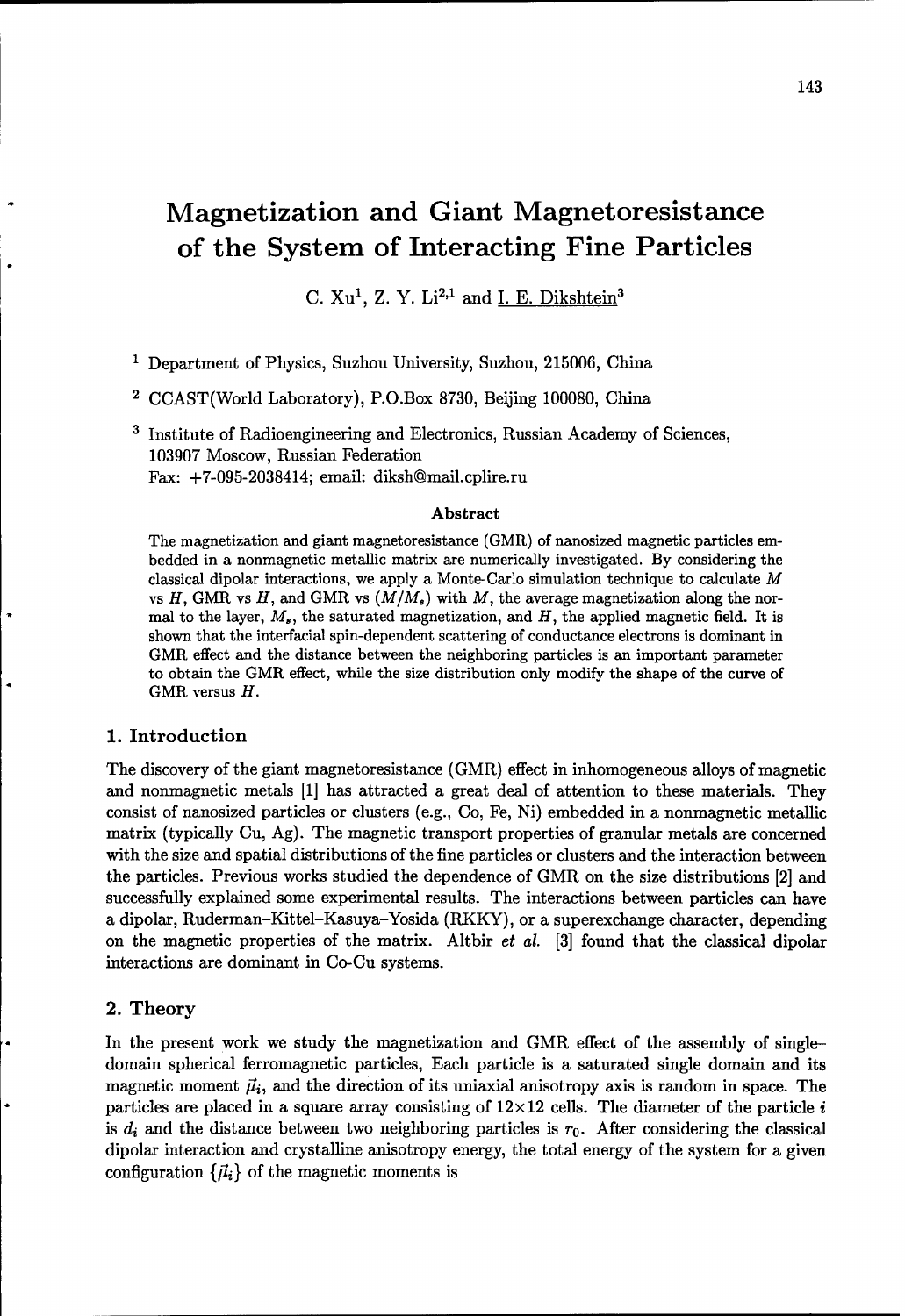144

$$
E(\mu_i) = \sum_{i=1}^{N} [\sum_{j>i} E_{ij} + K_u V_i \sin^2 \alpha_i - \vec{\mu}_i \cdot \vec{H}],
$$
 (1)

with  $E_{ij}$ , the energy of the dipolar interaction,  $K_u$ , the effective anisotropy constant,  $V_i$ , the volume of a particle i, and  $\alpha_i$ , the angle between the direction of the crystalline axis and  $\vec{\mu}_i$ . For a given temperature, the reduced magnetization  $\lt m >$  can be calculated by averaging  $m = M/M_s = |\sum_i \vec{\mu}_i|/(N\mu)$  over cluster configurations after thermal equilibrium has been reached. The crucial factor for GMR in granular system is the average value  $<$  cos  $\theta_{ij}$ , where  $\theta_{ij}$  is the relative angle between the magnetic moments in sites i and j [4]. It implies that the magnetic transport properties are primarily caused by the spin-dependent scattering process of conductance electrons between magnetic particles. Namely, the spin-dependent scattering at interfaces between the magnetic particles gives rise to the GMR to a greater extent than the scattering within the magnetic particles would do [5]. In the case that the distance between the neighboring particles does not far exceed the electronic mean free path  $\lambda$  [6], the variation in resistivity of a granular system with the degree of field-induced magnetic order may be simply pictured as  $\rho = \rho_0 - k < \cos \theta_{ij}^{(\lambda)} >$ , where  $\rho_0$  and k are constants. Assuming that there are no correlations between the magnetic moments of particles, the magnetoresistance  $\Delta \rho / \rho$  can be written as  $\Delta \rho/\rho = -(k/\rho_0) < \cos \theta_{ij}^{(\lambda)} >^2 = -(k/\rho_0)m^2$ . Such a quadratic dependence of  $\Delta \rho/\rho$ on m is actually found by some experiments [1]. However, other experiments [2] showed that  $\Delta \rho / \rho$  does not vary quadratically with m because of the size distribution of magnetic particles and interaction between them.

For the system involving coupling between magnetic particles, the assumption, that the average value  $\lt \cos \theta_{ij}^{(\lambda)} >_0$  for  $H = 0$  is not vanished, gives

$$
\Delta \rho/\rho = \left( \langle \cos \theta_{ij}^{(\lambda)} \rangle_0 - \langle \cos \theta_{ij}^{(\lambda)} \rangle \right) (Q - \langle \cos \theta_{ij}^{(\lambda)} \rangle_0), \tag{2}
$$

where  $Q = \rho_0/k$  is the field-independent constant.

The thermal averages of the system above are obtained using the standard **MC** procedure and the Metropolis algorithm [7]. The system is assumed to have reached thermal equilibrium after  $10<sup>4</sup>$  Monte-Carlo steps per spin. Then, we are able to get the thermal averages as an arithmetic average over the accepted configurations (500 accepted configurations for ensemble averages), and to calculate the  $\lt m$   $>$  and GMR. Data for our MC simulation is generated and calculated as follows. Each particle is assigned a random crystalline anisotropy  $(K_u = 4.0 \times 10^6 \text{erg/cm}^3)$ and a random direction of magnetic moment at initial state. These particles are placed in the magnetic field  $\hat{H}$  applied along the normal to the array. The distance  $r_0$  between the particles was taken as 6.0 nm (except for the up triangles in Fig. 1) which is comparable in magnitude with  $\lambda$  [6]. Single-domain ferromagnetic particles exhibit the phenomenon of superparamagnetism and the blocking temperature  $T_b^{(0)}$  for  $H = 0$  of a particle of diameter  $d=4$  nm is equal to 38 K [8]. So we choose  $T=40$  K close to  $T_b^{(0)}$ .

#### 3. Results

First, for simplicity, we choose the same diameter  $d_i(=3 \text{ nm})$  of all the magnetic particles, which is the typical average size of particles for granular materials [6]. In Fig. 1 we plot the graph of magnetization  $M/M_0$  vs H. Four different sets of data are shown that correspond to a system of particles with random anisotropy only (squares;  $r_0 = 6$  nm), a moderate dipolar system with random anisotropy (circles;  $r_0 = 6$  nm), a system with moderate dipolar interaction only (triangles down;  $K_u = 0$ ,  $r_0 = 6$  nm), and a strong dipolar system with random anisotropy (triangles up;  $r_0 = 3$  nm). We notice that M exhibits the different field dependence, depending on the interplay of the single-particle anisotropy and the dipolar interaction effects.  $E.g.,$  for a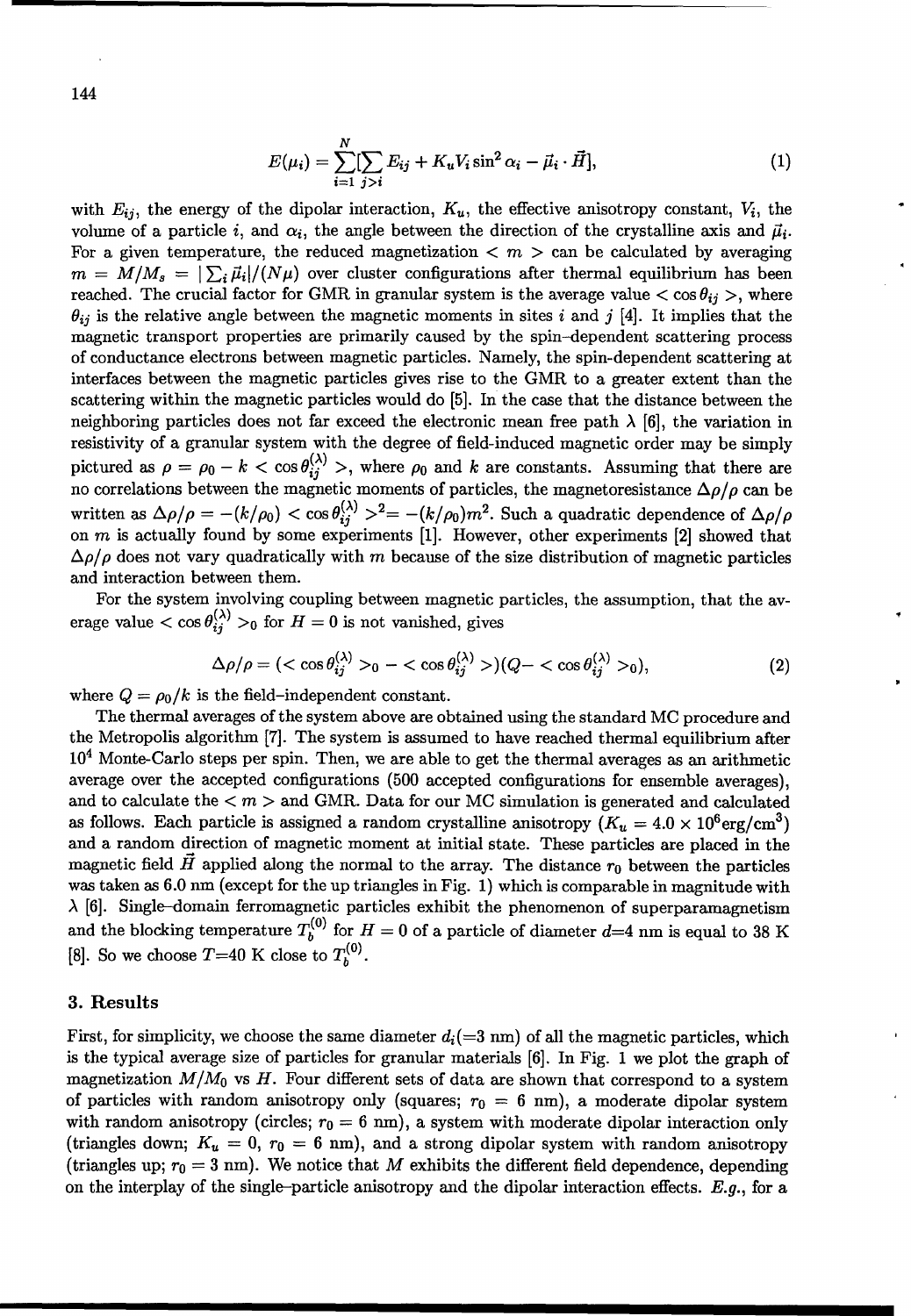

Fig.1. The dependence of M/M, on H for T=40 K. The symbles are obtained when we do not consider the dipolar interaction(DI) (squares), or do not include the crystalline anisotropy (CA) Glown triangles). The circles and up triangles are obtained by<br>considering both the DI and CA when the  $r_q$  equals 6nm and 3nm respectively



Fig.2. The dependenc of GMR on H for T=40 K. The symbles are obtained when r<sub>s</sub>=6nm, d=3nm (circles), d=2~4nm(squares), d=0~6nm( down triangles), and r =3nm, d=3nm (up triangles).

system with random anisotropy only the magnetization reversal of the assembly of particles is well described by both a coherent rotation of  $\vec{\mu}_i$  from the easy axes to the direction of  $\vec{H}$  and by a thermally activated process over the anisotropy barrier.

A pure dipolar system  $(K_u = 0)$  For  $H = 0$  possesses the interaction-induced anisotropy. Out-of-plane orientation  $\dot{M}$  has a large energy due to the demagnetization effect. Therefore in-plane configuration of  $\vec{\mu}_i$  is realized. For the free boundary conditions accepted here the ground state is antifferromagnetic due to the demagnetization effect of the lateral boundaries. This effect is not so strong compared with the demagnetization effect of the surface. Once again, if a field is applied to the array the magnetic moments  $\vec{\mu}_i$  rotate coherent to the direction of  $\vec{H}$ .

If both the dipolar interaction and the random uniaxial anisotropy of particles are involved it is more difficult for  $\vec{M}$  to reach saturation since these effects impede the collinear ordering of  $\vec{\mu}_i$ and reduce the magnetization of the system. The anisotropy induced by dipolar interactions is very sensitive to the spatial arrangement of the particles (average distance between the particles and their size) and it is enhanced with decreasing  $r_0$ . Therefore in a strong dipolar system (triangles up;  $r_0 = 3$  nm) the  $\overline{M}$  is harder to be saturated in comparison with a moderate dipolar system (circles;  $r_0 = 6$  nm).

In Fig. 2 we plot the field dependence of  $\Delta \rho / \rho$  for T=40 K. All curves are calculated in terms of Eq. (2) with  $Q=5.2$  after considering both the effects of anisotropy and interactions when the system reaches the equilibrium state. To investigate the influence of the distance  $r_0$  and the particle-size distribution on the GMR four different sets of data are shown that correspond to particles of fixed diameter with strong (up triangles;  $d_i=3$  nm,  $r_0=3$  nm) and weak (circles;  $d_i=3$ nm,  $r_0=6$  nm) dipolar interactions, a narrow particle-size distribution from 2 to 4 nm (squares;  $\bar{d}=3$  nm,  $r_0=6$  nm), and a wide particle-size distribution from 0 to 6 nm (down triangles;  $\bar{d}=3$ nm,  $r_0=6$  nm) with  $\bar{d}$  is the average particle size. From Fig. 2 it follows that the GMR effect depends crucially on the particle density. If the dipolar interaction are strong  $(d_i=3 \text{ nm}, r_0=3$ nm) all the particles are coupled to each other, and the negative GMR disappears. For a narrow particle-size distribution from 2 to 4 nm (squares) the field dependence of  $\Delta \rho / \rho$  is closed to that for the system of particles with fixed diameter and a weak dipolar interection (circles). In this case the blocking temperature of the maximum particle  $T_b \approx 38$  K, and all the particles are superparamagnetic. This result was observed in [5]. For a wide particle-size distribution from 0 to 6 nm, certain of large particles are blocked at 40 K in the region of strong magnetic fields,